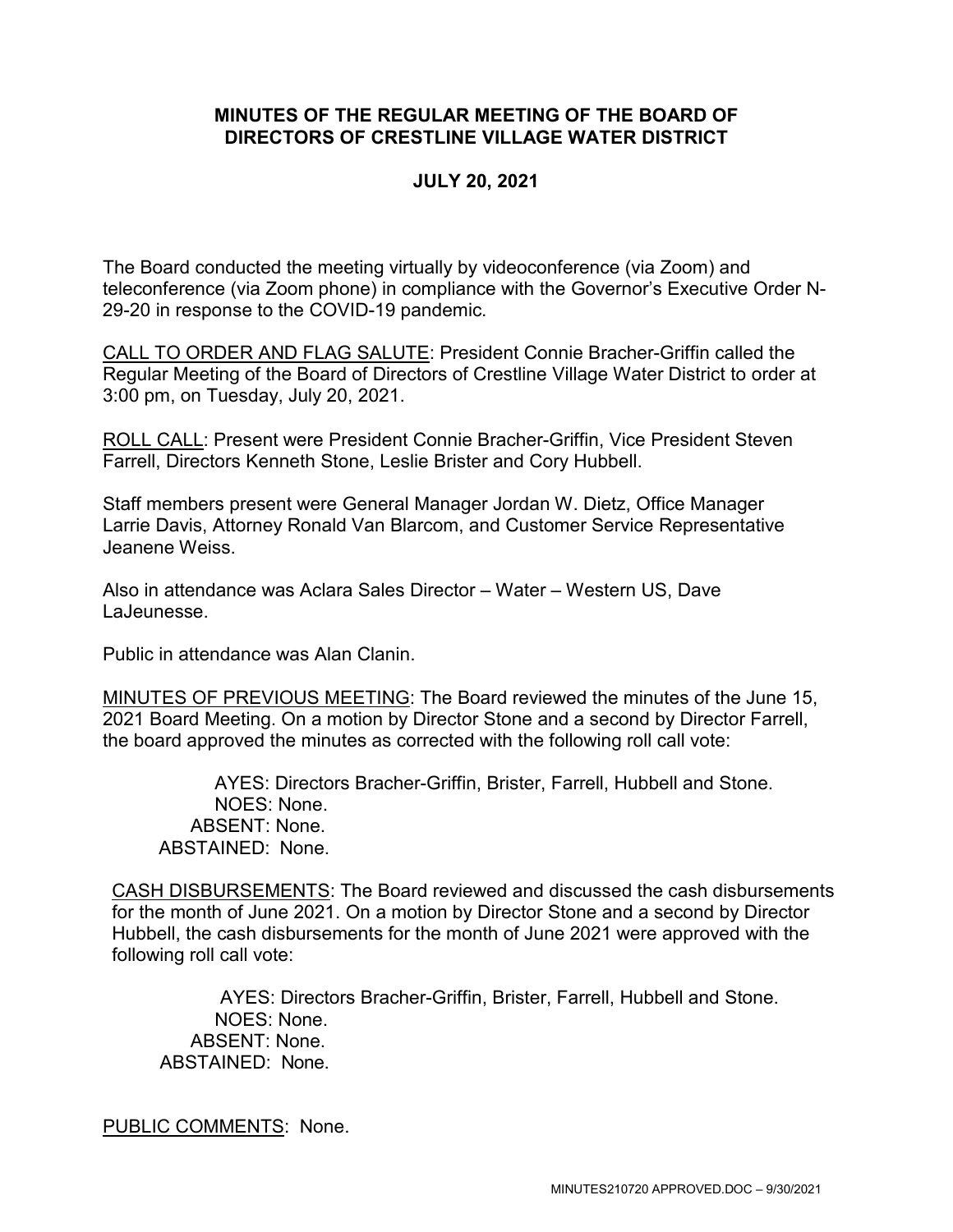## PRESENTATION AND DISCUSSION OF ACLARA ONE SERVER UPGRADE:

Dave LaJeunesse from Hubbell presented the necessity for updating the automated meter infrastructure (AMI) server. Discussed were options for both a hosted, on-site server and a cloud-based, off-site server hosting. The Board discussed waiting for Hubbell/Aclara to resolve outstanding issues before taking action. On a motion by Director Stone and a second by Director Hubbell, the Board voted to bring this item back in August.

AYES: Directors Bracher-Griffin, Brister, Farrell, Hubbell and Stone. NOES: None. ABSENT: None. ABSTAINED: None.

## DISCUSSION AND POSSIBLE ACTION FOR DELINQUENT ACCOUNTS:

Office Manager Davis informed the Board of the current accounts in arrears, totaling \$82,166.59. The Board discussed what relief options exist and what position the District will take regarding delinquent accounts and forgiveness. Office Manager Davis proposed a letter to be mailed with relief options to all accounts in arrears. After general discussion, the Board directed staff to draft and send a letter to accounts in arrears with options for relief.

## CONSIDER REORGANIZATION OF STAFF:

As Office Manager Davis prepares for retirement, staff positions must be updated to address staffing changes and the new Office Manager, Jeanene Weiss. On a motion by Director Hubbell and a second by Director Brister, the Board approved the reorganization of staff, with the following roll call vote:

AYES: Directors Bracher-Griffin, Brister, Farrell, Hubbell and Stone. NOES: None. ABSENT: None. ABSTAINED: None.

# REVIEW DRAFT PUBLIC RECORDS REQUEST POLICY:

General Manager Dietz explained that the Board's request to apply for a transparency certificate through Special Districts Leadership Foundation requires certain policies to be adopted. This policy describes procedures for public records requests, and the District's responsibilities therein. Director Farrell requested that a cost per copy not be applied to electronic records, as the cost of staff time would suffice. On a motion by Director Stone and a second by Director Hubbell, the Board approved the policy, with the cost of electronic copies removed, with the following roll call vote:

> AYES: Directors Bracher-Griffin, Brister, Farrell, Hubbell and Stone. NOES: None.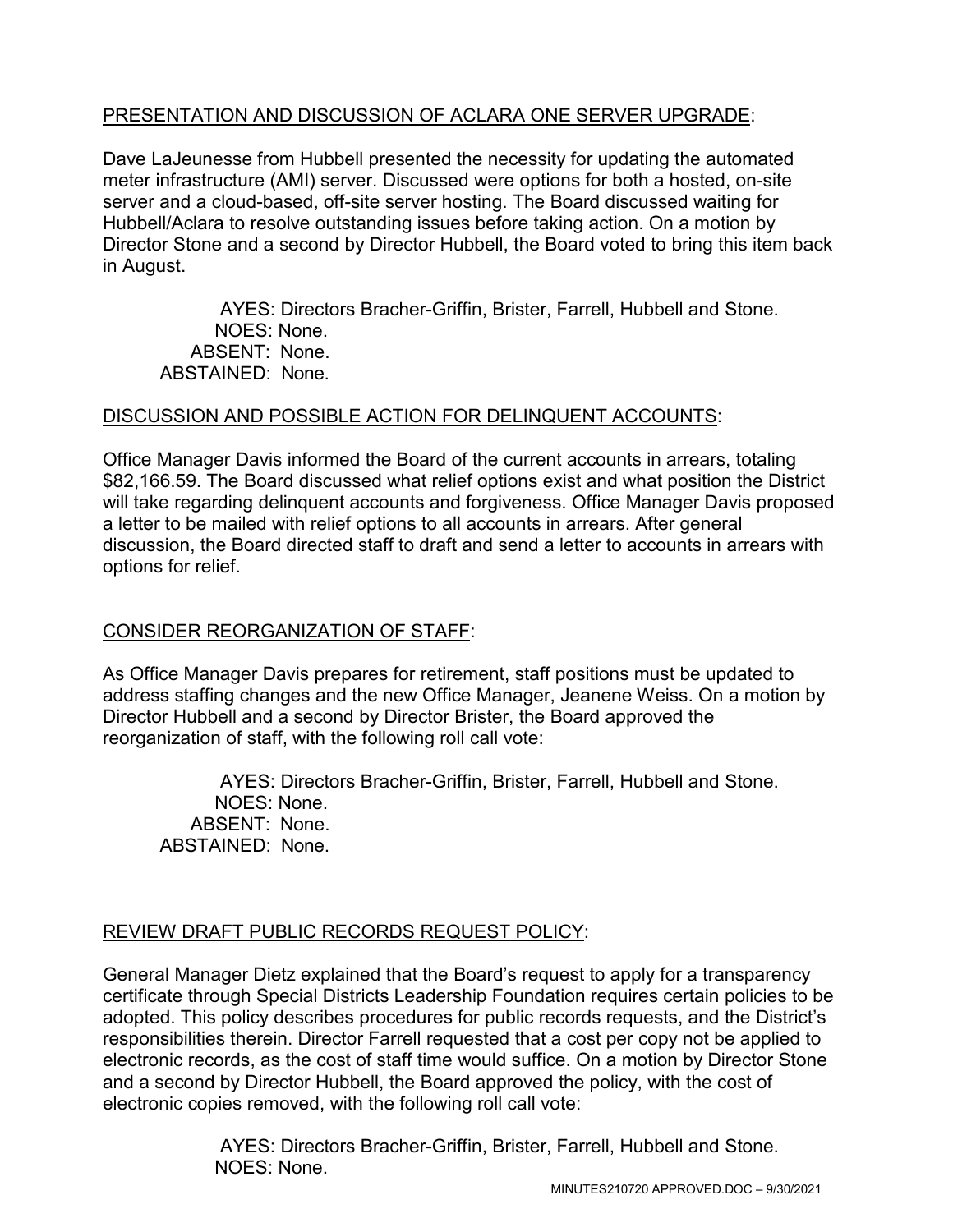### ABSENT: None. ABSTAINED: None.

#### REVIEW DRAFT FINANCIAL RESERVES POLICY:

General Manager Dietz indicated that this policy is still in production with assistance from the District accountant and auditor. As this document is still being built, no discussion or action were necessary at this time, and the item was tabled.

#### DISCUSSION ON PAID-TIME-OFF AND COMP-TIME ACCRUAL POLICIES:

. Staff provided requested information regarding the current policies and balances of compensated time and paid time off. In order to properly review and analyze the data provided prior to discussion, the Board chose to table this item until the regular meeting of the Board on August 17, 2021.

## CONSIDER ATTENDANCE AT SOUTHERN CALIFORNIA WATER CONFERENCE, AUGUST 13, ONTARIO, CA:

Staff shared the invitation for the conference with the Board, with discussion relating to how informative or detailed the event has been in previous years. Staff and Directors agreed that, while some items may be beneficial, the overall conference is geared toward the building industry than the utility industry.

## MANAGER'S REPORT/PROJECT UPDATE:

General Manager Dietz discussed the current Executive Order relating to voluntary water restrictions. The current order is asking for 15% reduction from the prior year's total water consumption. General Manager Dietz indicated that our current conservation efforts have resulted in the District falling well within previous reduction guidelines, but that this is a separate issue. Director Farrell requestedthat staff bring consumption data comparisons to the Board meeting on August 17, 2021.

General Manager Dietz indicated that, with the help of Attorney Ron VanBlarcom, staff is nearing completion on policy updates, and will bring a fully revised Administrative Code, with the referenced policies, in the upcoming meetings.

Continuing the report, General Manager Dietz shared that field staff had nearly completed the retaining wall foundation for the Electra Well site, and would be building the wall within the coming weeks.

General Manager Dietz included discussion of staff events and trainings. With the help of Field Supervisor Wood, safety materials and training are continuing, and a new gas detector was purchased.